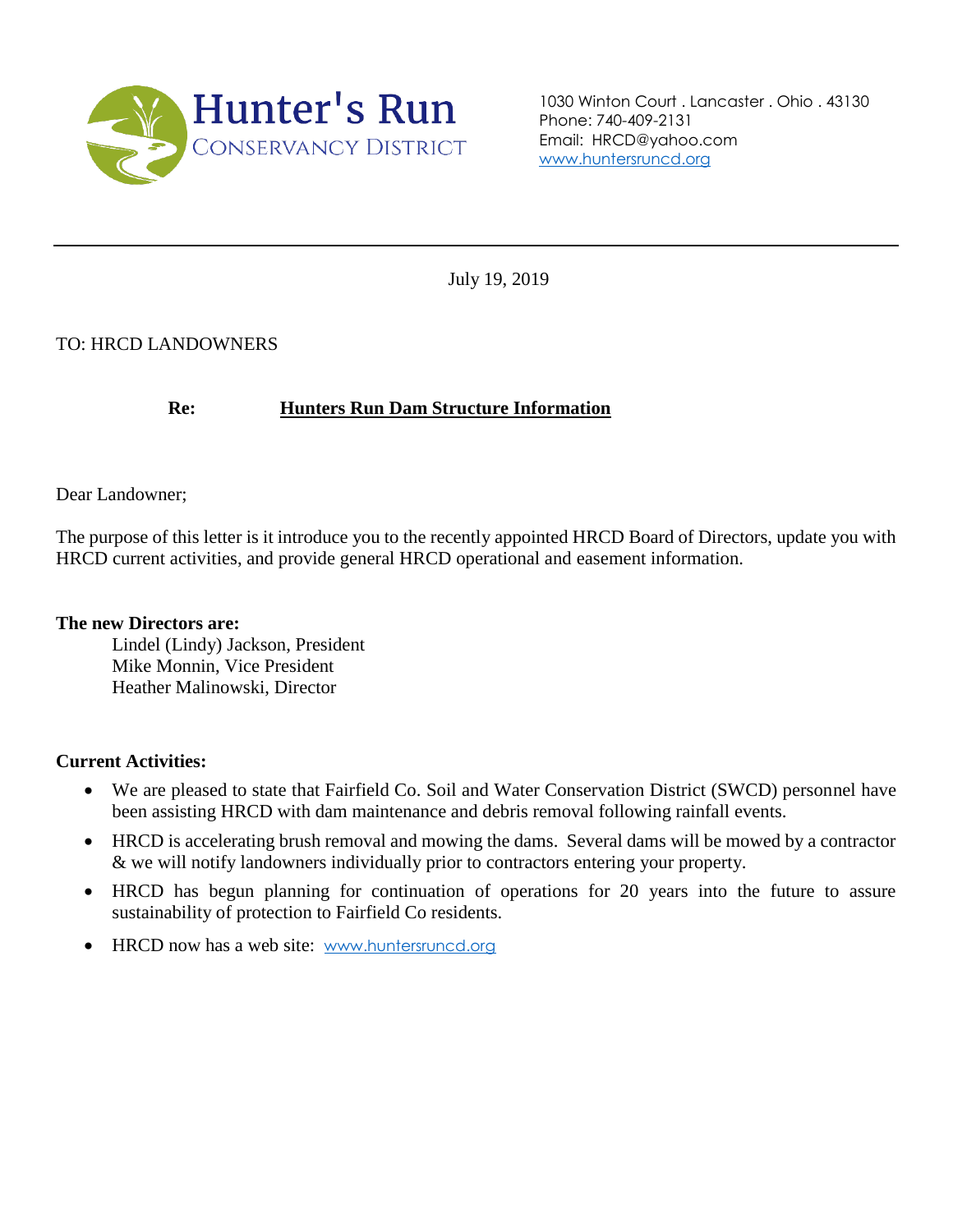# **General Easement Information**:

You as landowners, own the property occupied by HRCD structures; and HRCD has an easement for:

- Free access to the structures as necessary for the continuation of structures to operate as intended. This work typically consists of mowing, inspection of structures following rainfall events, repairs to inlet/ outlet structures. It also allows free access to others with responsibility for dam safety in Ohio (such as Fairfield Co Emergency Management Agency, and Ohio Department of Natural Resources (ODNR), Division of Water Management, Dam Safety).
- HRCD dams are designed for temporary storage of storm water runoff, and have flood storage reservoirs above the dams. Therefore, HRCD has a flowage easement for the emergency spillway and the area above the dam that can be inundated with floodwater. As a practical measure, this area is associated with the top of dam (crest) elevation.

### **Operational Comments (please reference attached generalized sketch for terminology):**

- ODNR is responsible for the "hazard" classification of Ohio dams; and the classification is based upon 3 criteria:
	- 1. Total height of dam
	- 2. Volume of water in flood storage reservoir
	- 3. Potential damages resulting from failure of dam (ranging from probable loss of life: Class I, down to damage to agricultural land: Class IV)

Currently HRCD operates 28 dams; of these, 16 are hazard classified by ODNR as high or significant (Class I, II, or III), and the remaining 12 are small dams that fall below the ODNR classification threshold. HRCD's primary mission is to operate the dams for the continuation of public safety associated with flood protection.

The purpose of this discussion is to alert the public that a small "unclassified" dam can become a high hazard dam if someone builds a structure within the flood storage reservoir, or within the downstream area impacted by failure of the structure. When a dam is reclassified to "high hazard", the dam must then be modified to meet higher ODNR storm flow criteria. The cost to meet these modified criteria can be significant.

HRCD is aware that property adjacent to some dams has been sold or is currently for sale, and ask that owners are aware of the risk of building structures in inappropriate locations. We ask for your understanding and help to carry out our primary mission of public safety.

• The dams are designed to handle smaller rainfall events through the principal spillway structure. As larger rainfall events occur, the reservoir fills, and water may then begin to flow over the emergency spillway "control" section. The control section is designed as a flat area to uniformly distribute flow over the entire width of the emergency spillway. Flow then continues down the emergency spillway to outlet safely below the dam.